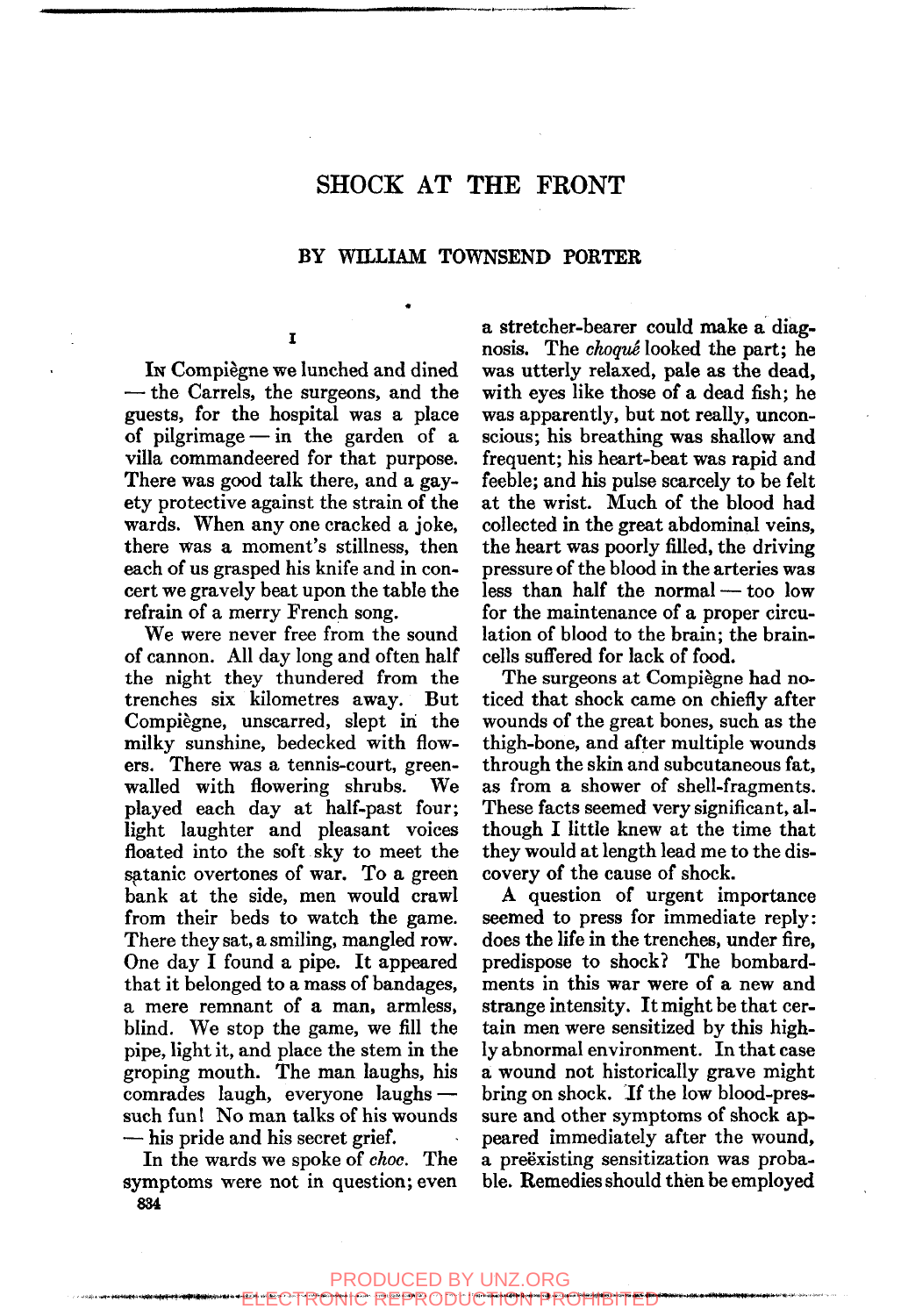before the wound was dressed. If, on the contrary, there was a significant interval between the wound and the onset of shock, sensitization was not the explanation, and shock must be the result of forces set free by the wound itself. On the length of this interval would depend the character of the treatment and the moment at which it could be most profitably applied. On the length of this interval rested the serious practical question whether treatment must be given in the dressingstation or in the nearest field hospital.

It was therefore my first duty to measure the blood-pressure immediately after the wound. The wounded at Compiegne arrived too long after their injury. Besides, the hospital was too small. To solve my problem without undue loss of time, it was necessary for me to place myself in a stream of wounded, for shock attacks only one or two men in every hundred casualties. I accordingly went to La Panne.

La Panne is the extreme left of the Allied line, so close to the North Sea that at high tide the spray drifted through the open windows of my bedroom. It was the seat of a hospital of eight hundred beds, ably directed by the celebrated surgeon. Dr. de Page. I was stationed in the *salle de reception,*  the receiving ward to which the ambulances brought their loads directly from the firing-line.

There comes a rumble on the stonepaved street, an ambulance drives up, the word *blessé* passes down the corridor, and the *brancardiers* appear with their long staves. A group of dark forms gathers about the motor-car in the starlight, the curtain is unbuttoned, the loaded ambulance stretcher is pulled out, an empty exchange stretcher is shoved in, and the ambulance departs for the trenches.

The mass of dirty cloth and bloody bandages is carried into the ward. A surgeon comes, rubbing his eyes. The wounded man is radiographed. This done, the radiographer places his hand over the supposed site of the fragment. A great magnet is let down upon the hand. If the embedded steel is not more than seven centimetres deep, the metal object is shaken by the magnetic waves and its vibration can be felt. The radiographer writes for the surgeons a report, giving the location and depth of the fragment.

Meanwhile a nurse shakes my bed, where I lie fully dressed, sound asleep, tired with fourteen days and nights of continuous service. I open sleepy eyes. 'A bad *blesse.* You are asked to take the pressure.'

I find the patient in the operating theatre. An intense light floods the trim surgical nurses, the bloodstained bandages, the patient half naked on the table, — the leg and foot so oddly at variance with the broken thigh, — the three surgeons, in white, their shoes in white sterile wrappers. They wait silently while I put the hollow cuff on the upper arm and the ausculting tambour at the fold of the elbow. The air is pumped into the cuff; the artery is stopped; I slowly diminish the air-pressure; a faint sound in the stethoscope, like a far-off cry for help. I read the gauge - 140 millimetres, the maximum blood-pressure. The air escapes again; slowly the recording needle passes along the dial; the sound of rushing blood increases for the moment; as the artery takes its full size, the sound fades away  $-92$ millimetres, the minimum blood-pressure. The normal is 97; there is no shock yet.

The patient is turned and a hollow needle is passed into the vertebral canal. Cerebro-spinal fluid is sucked into a syringe containing the anesthetic novocaine; and slowly the mixture is driven back into the canal. The tourniquet above the wound is tight;

### PRODUCED BY UNZ.ORG ELECTRONIC REPRODUCTION PROHIBITED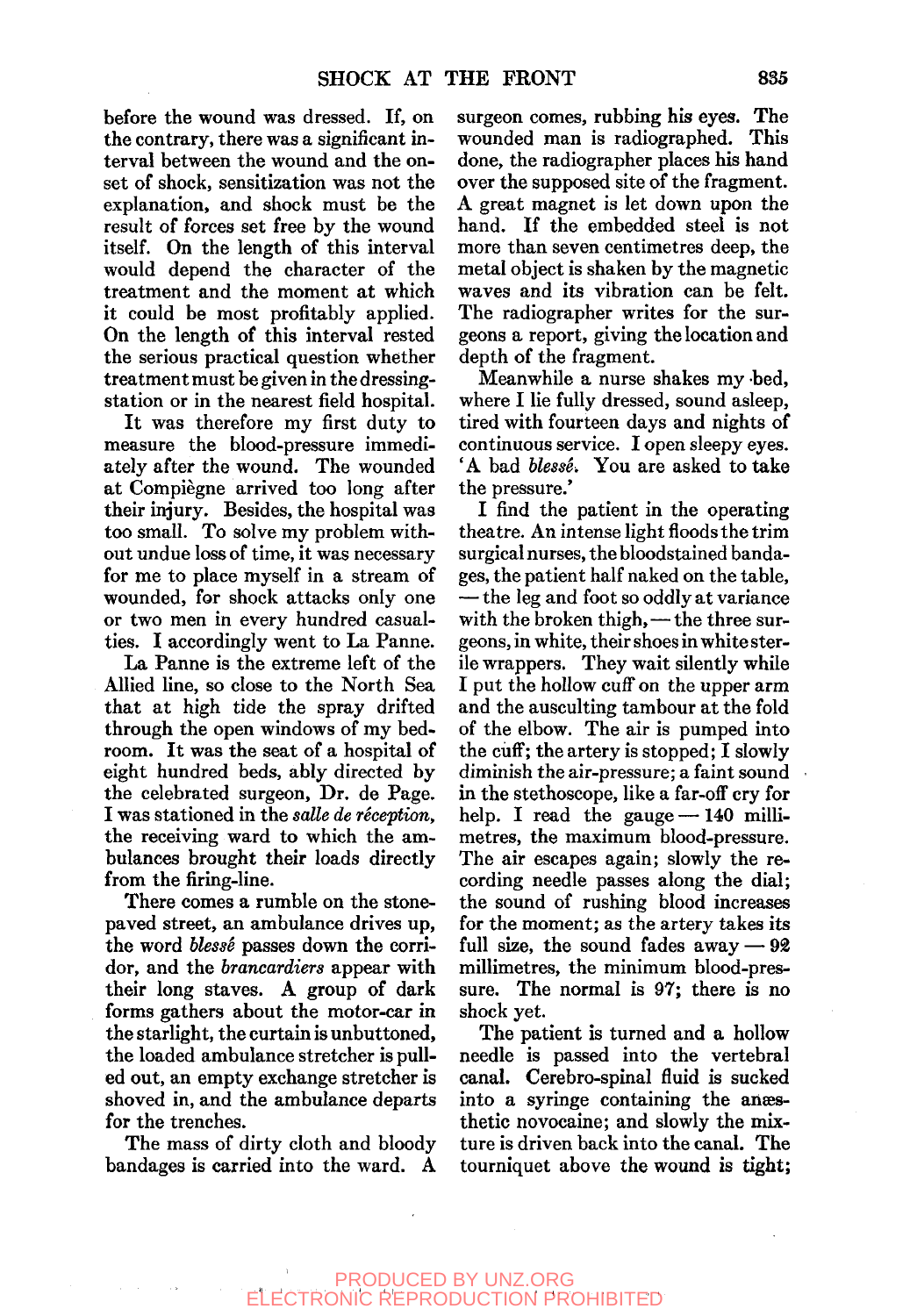but little blood escapes from the torn vessels. The wound is opened freely. Bruised flesh, fragments of dirt, pieces of cloth, and splinters of bone are scraped out. The bleeding points are ligated. The Carrel tubes are placed for the Dakin solution.

I am at the pulse. Suddenly it fails. He is pulseless. His abdominal arteries have dilated. Through the open gates the arterial blood is rushing into the veins. The man is bleeding to death in his own veins. He becomes deathly pale, the whites of the eyes show, he is scarcely conscious. The nurse hurries the bandage about the padded splint. He is borne to his bed, wrapped in blankets, surrounded with hot bottles. The foot of the bed is placed on two chairs, so that the blood may drain by gravity from the congested abdominal veins back to the heart. The vein at the elbow is prepared. He gets a few drops of adrenalin solution; the pulse comes back, color floods the face; the eyes become natural, they open; he speaks — he is saved.

But no — he is pale again, he vomits, the pulse is irregular. The adrenalin is attacking the heart. Will he die? Shall we have failed him? I pray silently. The ward is hushed. Two, three minutes pass, dragging like hours. The pulse strengthens. The heart is again regular. Youth has its day. He lives. Now, to make sure. Warm serum<sup>1</sup> is passed into a vein. The blood-pressure rises. The arm is bound up. The electric reflector is brought by two men, and placed astride the bed, covered with blankets. Miss T—, a Scotch angel of uncertain age and unfailing devotion, stands by. I wait at the wrist. A single shaded light burns in the great ward; the screens round my bed rise ghostly

' A solution of common salt and some other substances in the proportion in which they normally occur in the blood.

in the gloom. We watch, while beat by beat the ebbing flood returns. The clammy hands and feet feel again the warm and healing tide. He lies like a cocoon in his warm blankets. His face is calm. He has cheated the grave. He tells us of his two children. The mother is dead; the waifs are in an orphan home; one is eight years old, the other six; he has not seen them for two years — not since the war began.

Trembling, I go out upon the beach and watch the sea — that northern sea that has looked unvexed on so many foolish wars. The tide is low. The wide sands are smooth and firm. Two officers are out for a morning gallop. In the distance a battery is drilling. The horses are of heroic size in the early mists. I hear the faint thud of hoofs on the hard beach. Above, a solitary aeroplane swoops low, while the observer searches the depths for a lurking submarine.

So the days and the dreadful nights went by, with their unceasing stream of broken men. Often I lay sleepless through the dark hours, while next me howled a *blessé* mad with subconscious agony and the last wild ether dream. But there were compensations. One gave and gave and gave — a blessed thought.

And there were spectacles of poignant interest. Late one afternoon a nurse came running to tell me that there was an English monitor off the beach. We hurried out, full of the charitable hope that she would shell Ostend. The sun was setting. A golden light touched soothingly a halftamed sea, still sulkily mumbling. A ship of no great size lay a mile from shore, circled by two torpedo-boats. They kept untiringly a ceaseless round. We strained our eyes. Suddenly there burst from her side a flame as big as a house, followed by an immense cloud of black smoke. We held our breath.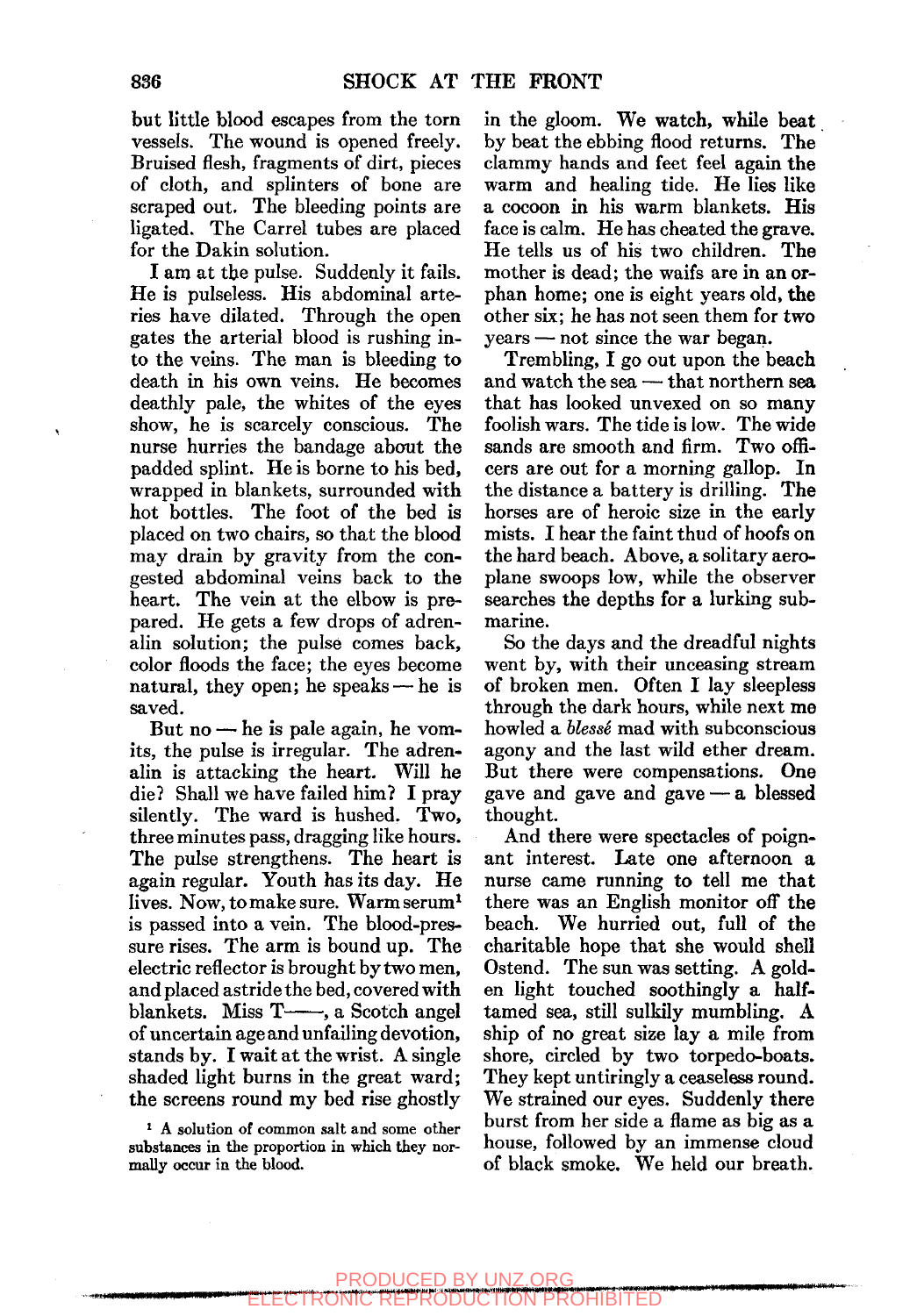In a few seconds there was a sound that was more than a sound. It was a commotion in all that part of Belgium. And then, a moment later, a faint boom, fifteen miles away, where twelve hundred pounds of trinitrotoluol wrought ruin in Ostend, the resort of tourists.

Presently there was another dim sound, like the low curse of a malevolent fairy, —

> Strange terrors seize thee And pangs unfelt before, —

and down from the sky fell a great shell. A mighty column of broken water towered above the waves, and all was once more peace. The spotless nurses walked upon the beach, and we heard the maids laying the table for our evening meal. Again the monitor shook heaven and earth, and again there came the great reply, more threatening than before.

It was enough. A German plane hovered far in the blue and guided with a gesture these mighty thunderbolts. The monitor ceased firing, turned her prow, and made for England, still circled by her tireless guard.

The outcome of the work at La Panne was an organization for the systematic treatment of shock, employing all the remedies then known, basing them on repeated measurements of the minimum blood-pressure. These special measures saved two-thirds of the cases, but the questions with which I had come to La Panne were still unanswered. The difficulty was again the interval between the wound and the arrival in the hospital. It was obviously necessary to be actually on the firingline. Dr. de Page accordingly arranged that I should meet General  $P$ —, then colonel commanding the 58th French brigade, in the sector which included Nieuport.

This distinguished officer was a veteran of the Moroccan campaigns. He was brave, gay, and highly intelligent. Like so many of the French, he had an appreciation of physiological science unusual in less favored nations. Claude Bernard had not lived in vain.

One happy day the general arrived in his gray limousine and took me to brigade headquarters. They were in a villa which had belonged to a Belgian of some taste. There was a large livingroom, some good prints on the walls, and at one end a billiard-table, now used for military maps. At the other end was the table at which we dined. By this time our friendship had made great strides. The general was enchanted to find that I smoked a pipe. Himself, he adored *la pipe.* His tobacco left something to be desired; it was a species of Algerian hay. I gave him of my choice Virginia leaf. We were brothers. He would visit me in Boston when the war was over.

The dinner was superlatively good. I asked him how he managed. 'Oh,' he replied, 'my chef before the war was the chef of a great New York hotel. But this is easy,' he continued; 'you should have seen him at Verdun. Eight of us and the chef in a hole thirty feet under ground. He had for his art a space only two feet square,' — and the general marked such a space on the tablecloth,  $-$  'but we lived just the same.'

He led me to the maps. 'You will like to see what we are doing to-day. Observe this salient. We make a curtain of fire behind it, so that the Boches can neither get in nor get out. Then our shells destroy their defenses. Every hour an aeroplane makes a photograph. Here are the photographs. You see they are quite large and very clear. Even the posts of the barbed wire show. We do not send our men forward until we see that all the wire is down.'

**II**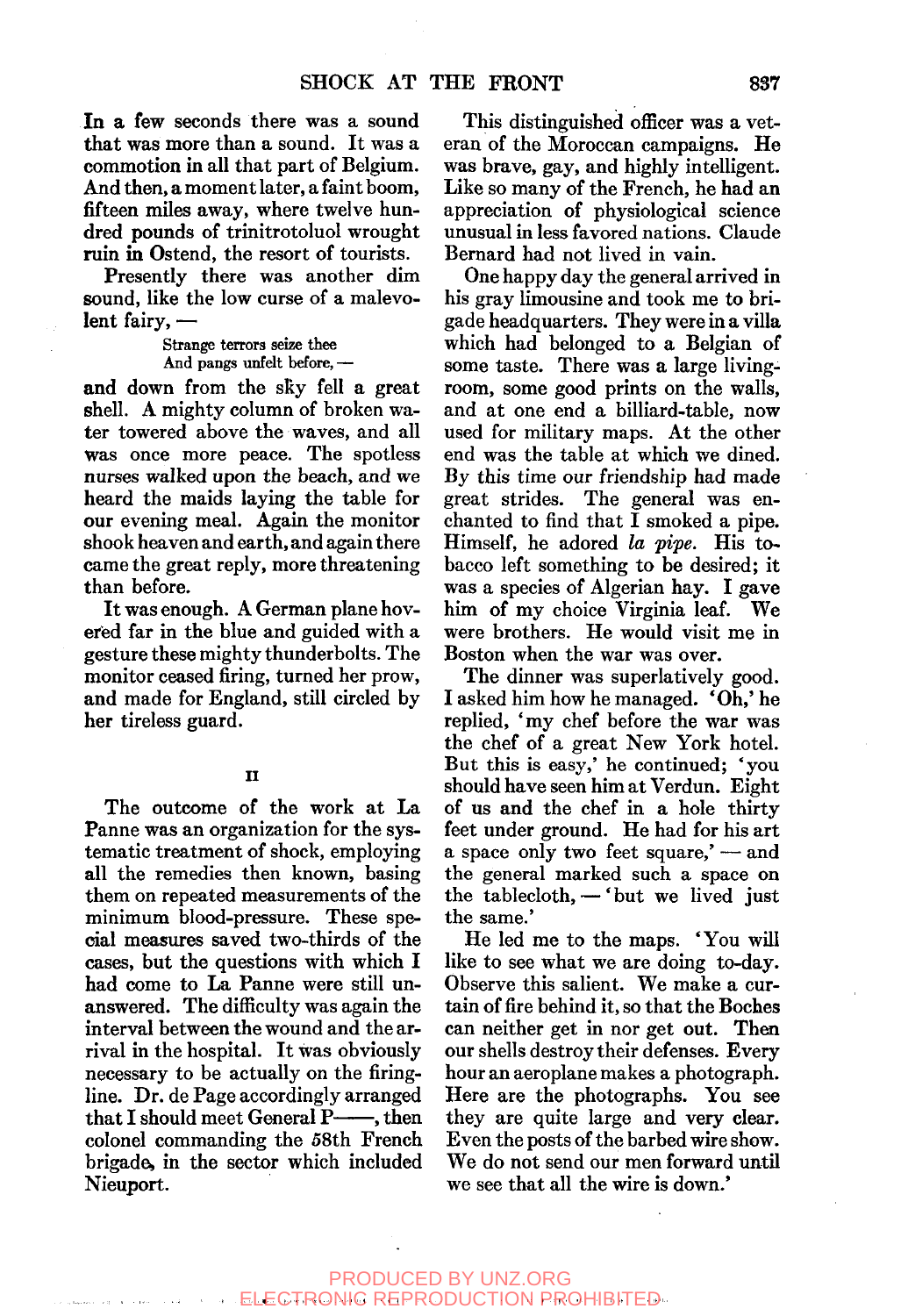A dozen steel helmets were brought. The general and his staff helped me to find one that would fit. Then we set out for Nieuport. There I was consigned to Colonel  $D$ —, of the 3d French Line, another veteran of the Moroccan wars. Eight delightful days I lived with this dear man beneath the shells.

Nieuport lies upon the Yser, the tidal stream that stopped the German rush for Calais. That June before the world went mad, the peaceful town drowsed in the sun — the pearly Belgian sun that painters love. The men went down to the sea in their fishing boats, or worked their fields; old women, their lace upon their knees, sat in a patch of shade before the door and plied their bobbins; children, with shrill sweet voices, darted about like birds; the creaking wain went to and fro piled high with the harvest. Four thousand simple folk! Not one remains. Their houses too are gone. Their ancient church, their historic tower, are mounds of ruin. And still the hissing shells, hour by hour, day by day, tear down the crumbling walls, adding fresh ruin to a scene most desolate. The people of the sun are gone. Another race inhabits there. They live in holes beneath the ground. They come not forth except to kill.

I too lived in a hole beneath the ground. I came not forth except to save. At least that would have been the wiser part, but the life was so interesting that in truth I roamed about like a boy at the fair. By day the soldiers lay *perdu*. The streets were empty. It was incredible that the blast of a trumpet would raise two thousand men. With the night they swarmed. The place was full of horses and carts, bringing in water-casks, sand-bags, gabions, beams, chloride of lime, barbed wire, ammunition—a hundred articles needed in the trenches. There was

no light except the moon. Strange shadows crept along the roads.

One morning I walked with Lieutenant  $N$ — . 'Suppose we ask Captain  $B$ — to show us a seventy-five,' he said.

We found Captain  $B$ — in a dugout lined with beautiful maps. He led us to a passage that dipped beneath the ruins. It was perhaps twenty-five feet long and eight feet wide. At the lower end was the celebrated *soixantequinze,* poking its shining nose out of a hole in the wall. I sat in the gunner's seat and trained the cross wires on a distant object, opened and closed the breech, and examined the recoil.

My pleasure was so evident that  $\operatorname{kind}$  Captain B—— was touched. 'Perhaps you would like to see some practice on the Boches?'

\*I most certainly should,' I answered, much gratified.

So the gun crew took their positions, we stuffed our ears with wads of cotton, and Captain  $B$ — went to his post, a short distance away. There he called up an observation tower. The observing officer gave him the number of a square in the German lines, where a few shells might have a salutary effect. The captain called to us the number and the range, 4350 metres. A soldier opened a cupboard in the wall, seized one of the shining brass shells, placed it nose down in a fuse-adjuster, and turned a handle round a graduated scale until he reached 4350. By this operation, the fuse was set to explode the shell at the given range. In an instant the shell was in the piece, the breech-block swung shut, there was an ear-splitting crash, and away flew our compliments to the Boches. The barrel slid swiftly back, spat out the shell-case at our feet, and returned to its position, passing on the way over a cushion of grease. The observer telephoned the result, the range was cor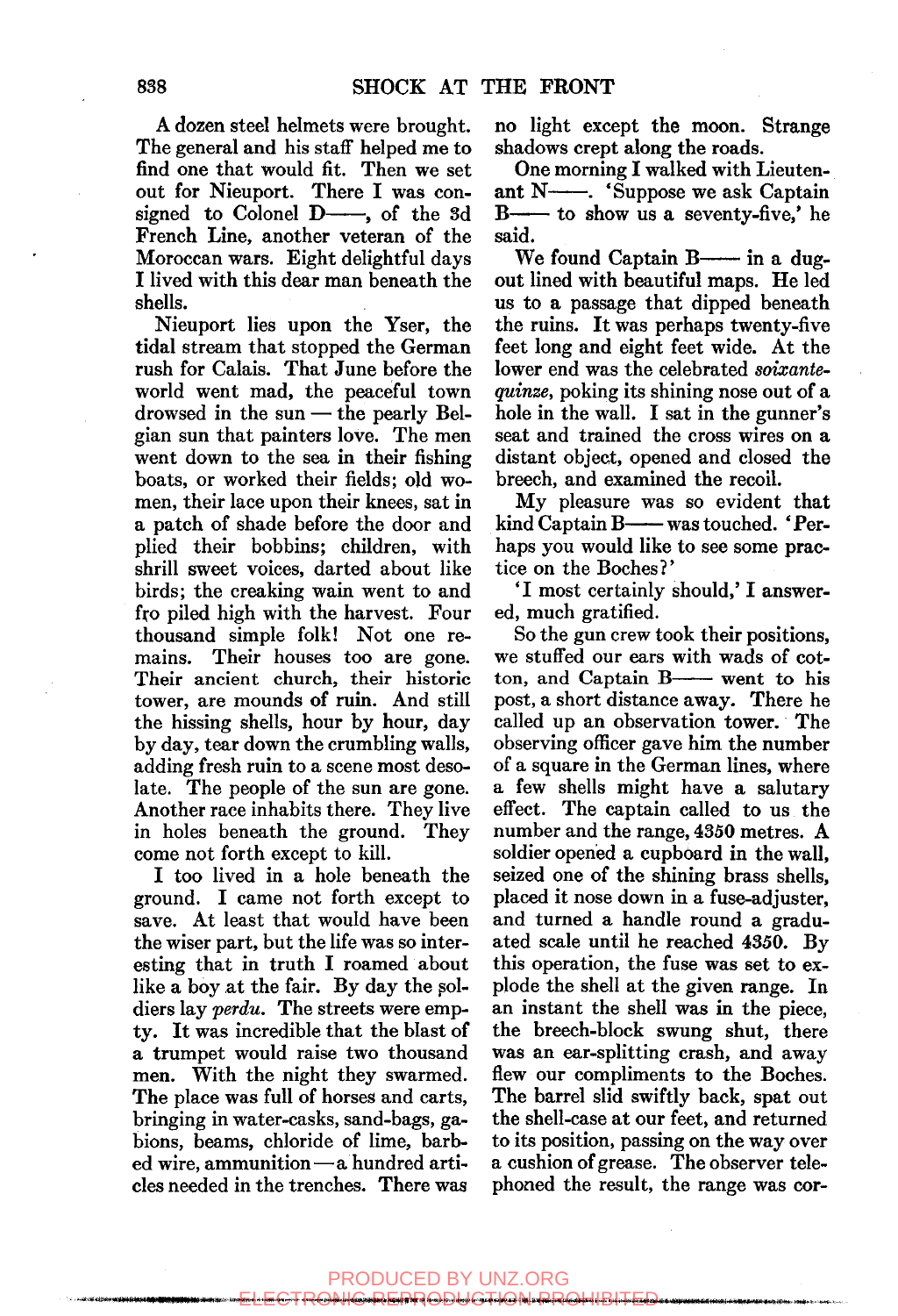rected slightly, and off went another shell. After twelve shots were fired. Captain  $B$ —— returned with a pleasant smile to receive our thanks for his courtesy.

This battery was so skillfully masked that I never saw it again, though it was not more than three hundred yards from the cellar where I lived. No wonder the Huns could not find it. There was a ruined garden, with pear trees, in front of my quarters. I used to read in the garden while the enemy tried to silence these guns. Five or six times a minute the familiar curving hiss would rush toward the suspected spot; there would be a loud explosion and a cloud of black smoke. But the seventy-fives were never struck. Sometimes the great shells from our heavy artillery would pass high above me, seeking some distant objective. They gave a new flavor to Daudet. Imagine: three pear trees and an optimist— above, filling all the upper air, the vast soft weary groaning of an eleven-inch shell. This was not bravado — far from it. To stay all day in a damp black cellar was insupportable; outside, one place was as safe as another.

In fine weather we ate our meals — the colonel, three officers, and myself— in one corner of a half-destroyed court. Punctually to the minute, brushed and combed, we arrived at the small round table. Through the centre of the table rose the trunk of a tree, the branches of which were trimmed flat about ten feet from the ground, to make a canopy. We sat ourselves gravely down. The good colonel would fumble in the pocket of his tunic until he fetched out his great horn spectacles. He would place them carefully upon his martial nose. Then he would proclaim *'Ordre'* in a deep, serious voice, and reaching forward would take up a glass holder containing the menu. This he would read to us slowly, from hors d'ceuvres down through cheese and coffee. It was a way of giving thanks for the food that was set before us. After this ceremony, he would nod to the orderly, whose white coat and brass buttons illuminated the middle distance. The hors d'ceuvres would advance. It was the signal for conversation.

Meanwhile, the shells went over, singly or in flocks. I sat on the colonel's right, about eighteen inches from him. He had two voices—one for giving commands to his twenty-five hundred men, the other for ordinary talk. He always addressed me, as a foreigner, in the tone in which he commanded the regiment. The dinner proceeded sedately through seven excellent courses, undisturbed by the artillery.

During my stay at Nieuport two shells fell in that court; one slightly wounded our valuable pump, the other just missed our treasure of a cook. The stove was at the other end of the court, in a recess. The shell exploded outside this retreat. In that neighborhood not a square foot but got its piece of steel. The hurtling storm swept by the culinary shrine. Fortunately, the chef was at the stove, his post of duty; his deserts were great and he escaped unharmed.

On stormy days we dined in the colonel's cave. It was a tight fit. Through an open door we saw our commander's bed, alongside a stove in which the fire never was allowed to go out. Even with this, the walls were always damp.

One evening the soup had just been served when the telephone rang. Lieutenant  $C \longrightarrow$ , who was acting adjutant that day, saluted the colonel and reported that a party of Boches were cutting grass behind their third line.

'Tell Captain F-,' said the colonel, between two spoonfuls.

Captain  $F$ — was of the artillery.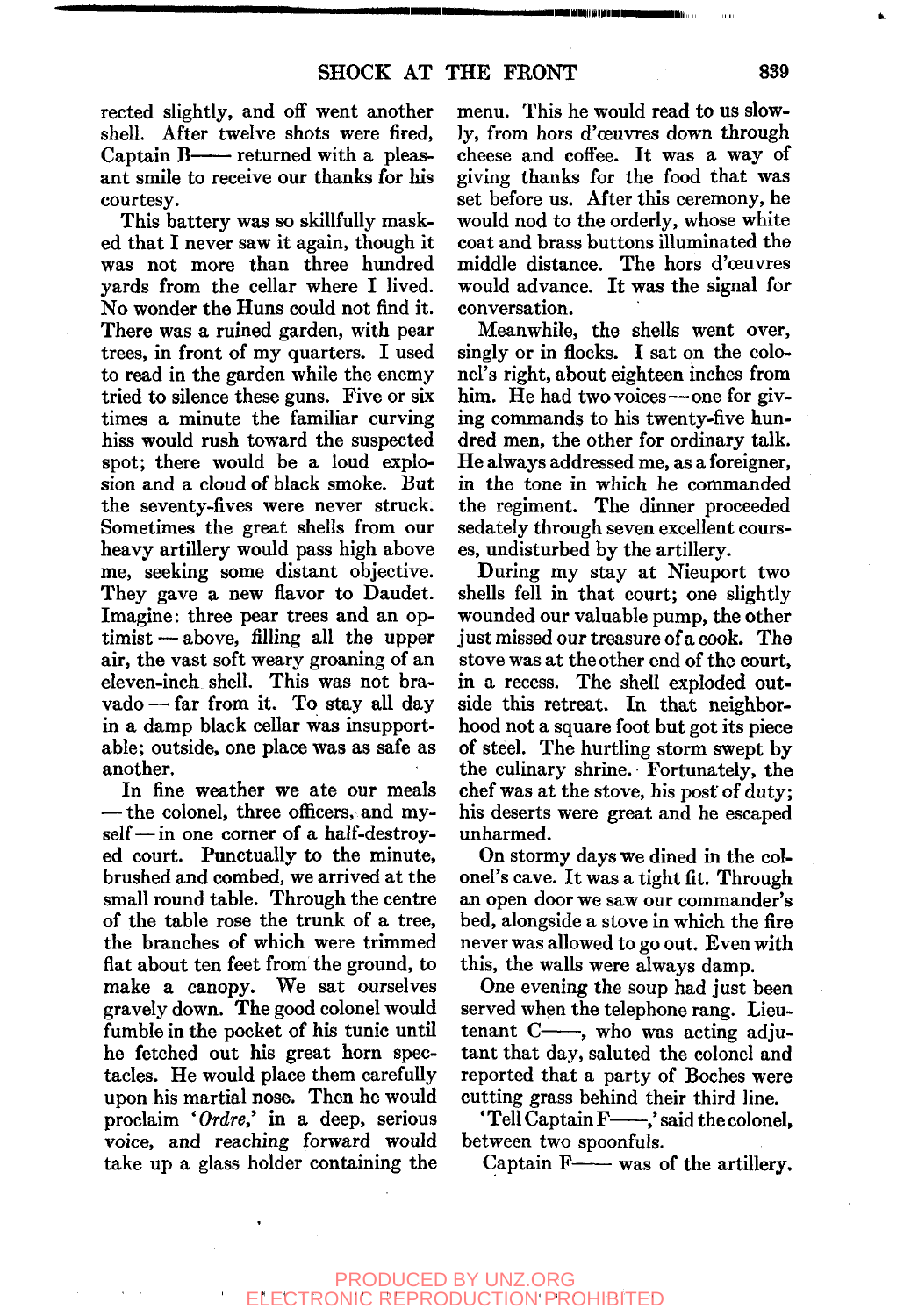Before the soup was taken away, we heard the seventy-fives at work on the Boches. This speed and accuracy was due to the ever-watchful observers. I loved to go to the observation towers, especially at night. They were usually at the top of some ruined building. One stumbled up two or three ladders and at length entered a little wooden cage which held two men, elaborate telephones, and several powerful telescopes. With these you could have seen the buttons on a man's waistcoat miles away. The enemy was, however, rarely visible; he stuck closely to his communication trenches. When darkness fell, the flares began. The French flare had a parachute and for several minutes lighted up hundreds of yards as bright as day. As far as the eye could see, up and down the lines, these witchfires burned.

The aeroplanes liked to fly near sunset, when the air was quiet. Then we would hear our pompoms, fifteen staccato barks, and a pause. I would rush up the cellar steps and search the sky. There, a mile aloft, would be a German plane. Off would go a pompom, fifteen rounds. A moment later, fifteen soft white fleecy little clouds of shrapnel, like puffs of thistle-down, would break out one after the other, about the flying plane. The planes were often hit, but seldom in a vital place.

The officers' caves were alike in one respect: they all contained mirrors in immense gilt frames. These mirrors had been found in the deserted houses. The major's cave was rather a show place. It consisted of two tiny rooms, dressed with flowers, and very neatly kept. On a table in the 'salon' was a marble bust, a derelict.

'You must not miss my garden,' said the major, swelling with pride.

I looked for the garden; it was not in the room.

**^^«i«ii«WHMPNIMMIP** 

'No,' said my friend, smiling indul-

gently at my little irony, 'it is not in here. It is outside. You can see it through the window.'

Now, the window was a cellar-window and opened into a little 'area,' where for the light the earth had been dug away in a space twenty-four inches by twelve. Here indeed was the garden. 'Of course,' continued the major, 'with the ground at my disposal, you would not expect me to go in for shrubs. I have had to content myself with a lawn.' A perfect lawn it was not a weed—a battalion of tiny bright green grass-blades; very refreshing.

I went into the trenches to measure the blood-pressure. The trenches lay on the other side of the Yser. We crossed a pontoon bridge. Spare pontoons were anchored in the river, in case the bridge should be struck by a shell. We entered a communication trench. Here and there were signs, where men had been killed often enough to show that a German sniper had marked that particular spot: 'Obligatory'; 'Forbidden — in view of the enemy'; 'To grand redan.'

Our trench is narrow and it is deep enough to protect the head. It winds through fields covered with grass and poppies. These overhang the edge and brush our faces. The bottom of the trench is covered with a slatted walk about eighteen inches wide. We meet great pots of hot food, borne on a pole hung between two men. Happily, we are not fat; we slide by without being burned.

Soon we are in the lines. Here are real defensive works, heavily timbered, and with space for many men. At frequent intervals are the burrows in which the men live. Telephone wires run near the bottom of the trench, on the side next the enemy; they are fastened to the earth with long wire staples. From time to time we peep through an observation-hole, but we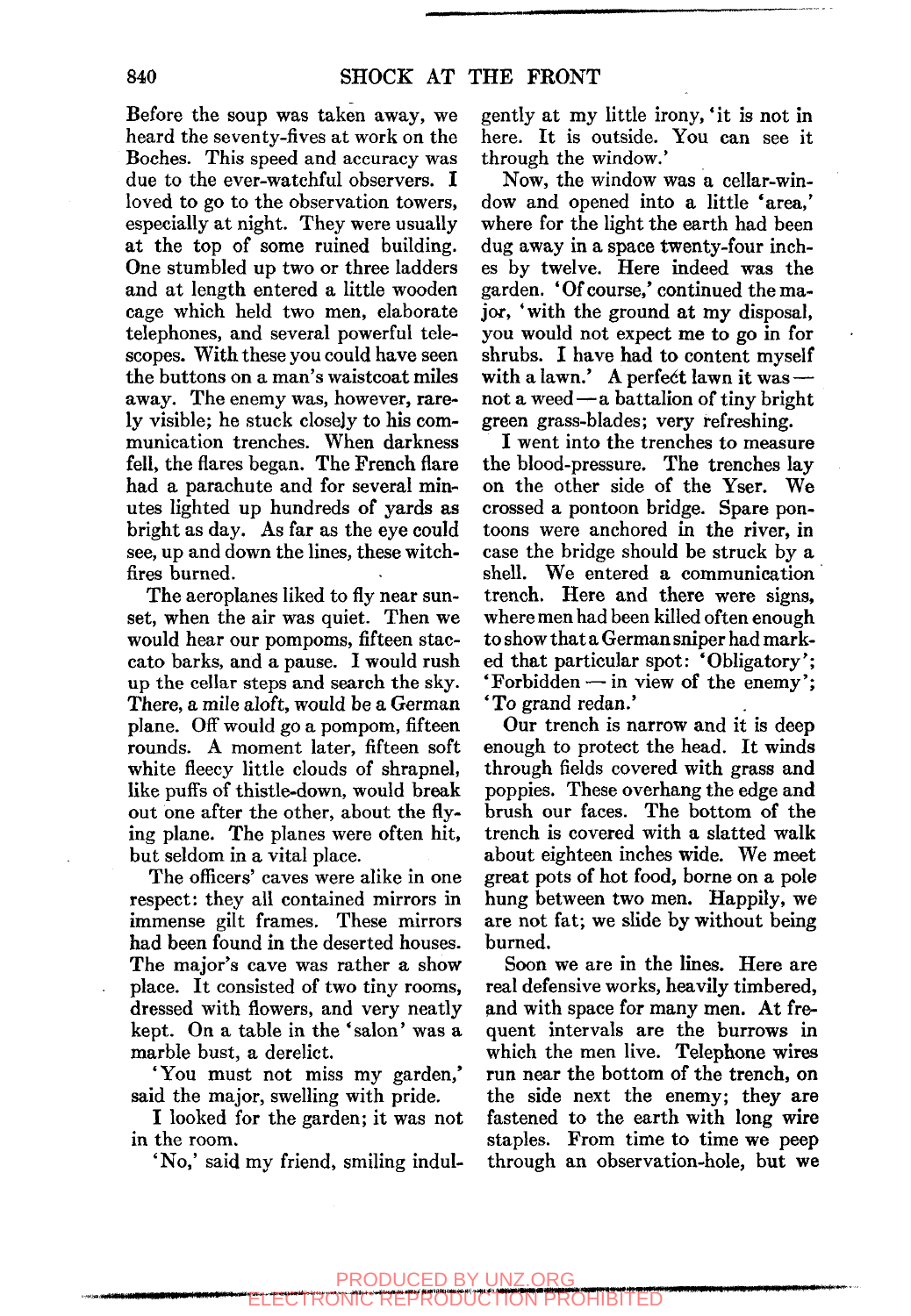do not stand more than two minutes in any one spot; always there are aeroplanes and tower observers on watch, and we may get a shell. The shells are now flying over us, with a noise like the tearing of a great sheet. Presently, we reach the point nearest the enemy. It is near indeed; about the length of a tennis-ground. I look through a periscope and there, as clear as in a clean looking-glass, are long mounds of earth and sand-bags — the German 'trenches,' one hundred and fifteen feet away. Apparently deserted, absolutely silent, they lie heavily upon the unkempt fields, mile upon mile. Their sinister quiet speaks louder than the screaming shells.

The *poilus* are delighted with the blood-pressure apparatus. It is like a game. Their faces are wreathed with smiles. They take off their tunics, roll up their sleeves, and are proud to be told they are 'normal.' We keep our voices low and hug the front wall of the trench, but otherwise we might as well be in the Boulevard des Italiens, though, now I think of it, that also is a dangerous place. We are about to return, when the surgeon is telephoned that an officer is wounded. Bicycles are ordered to meet us at the third line, and we run back. The surgeon is younger but he is a trifle too plump. I keep him in sight. As we approach the machines, he calls over his shoulder, 'Can you ride a bicycle?' 'Perfectly,' I reply. I do not say that it is thirty years since my last ride. We mount, and he hurries off without looking behind. I follow. It is a wild ride. The roads are filled with debris — low heaps of brick and plaster from the tumbling walls. When I go over a heap, my helmet flies into the air; it requires nice calculation to be under it when it comes down. Clark Maxwell is right: science is indeed a matter of grammes, centimetres, and seconds.

I had now based the treatment for shock on exact measurements of the blood-pressure, and I had determined that the habitual bombardment does not predispose. There remained the study of the blood-pressure in the fury of an assault, the question of the cause of shock, and the hope of a new remedy. Nieuport was exhausted. The war at Nieuport was all in the day's work. After two years, the daily round was the daily round, and it was nothing more. My comrades told me that, when they were at Verdun, there had sometimes been emotions, if their memories were not at fault. So I went to Verdun, that 'name of thunder.'

I found myself in a military car, flying along the great road that leads to the front from Bar-le-Duc. I was bound for the Mort Homme. Along this road passed the greatest transport the world had ever seen. Gangs of German prisoners toiled constantly to keep the road in repair. For more than thirty miles there was at the side a continuous ridge of broken stone. The working gangs drew steadily from these stores of road-metal and the losses were as steadily supplied. It was a task for Sisyphus, the son of  $\mathcal{L}$ olus. On this work hung the destiny of France.

We stopped some miles on this side of the Mort Homme; the road beyond was under fire, and by day it was too dangerous. When night came, we proceeded in the black depths of an ambulance, bumping over shell-holes. I found myself at the Chateau Esne, a *paste de secours,* at the third line of trenches, in a cellar of what once had been a glorified grange. It was a miserable hole, where one could stand upright only in the centre. The cold mists of late October drove through it, pursued by an eager, nipping wind. My *•poilu,* a tall bearded man plastered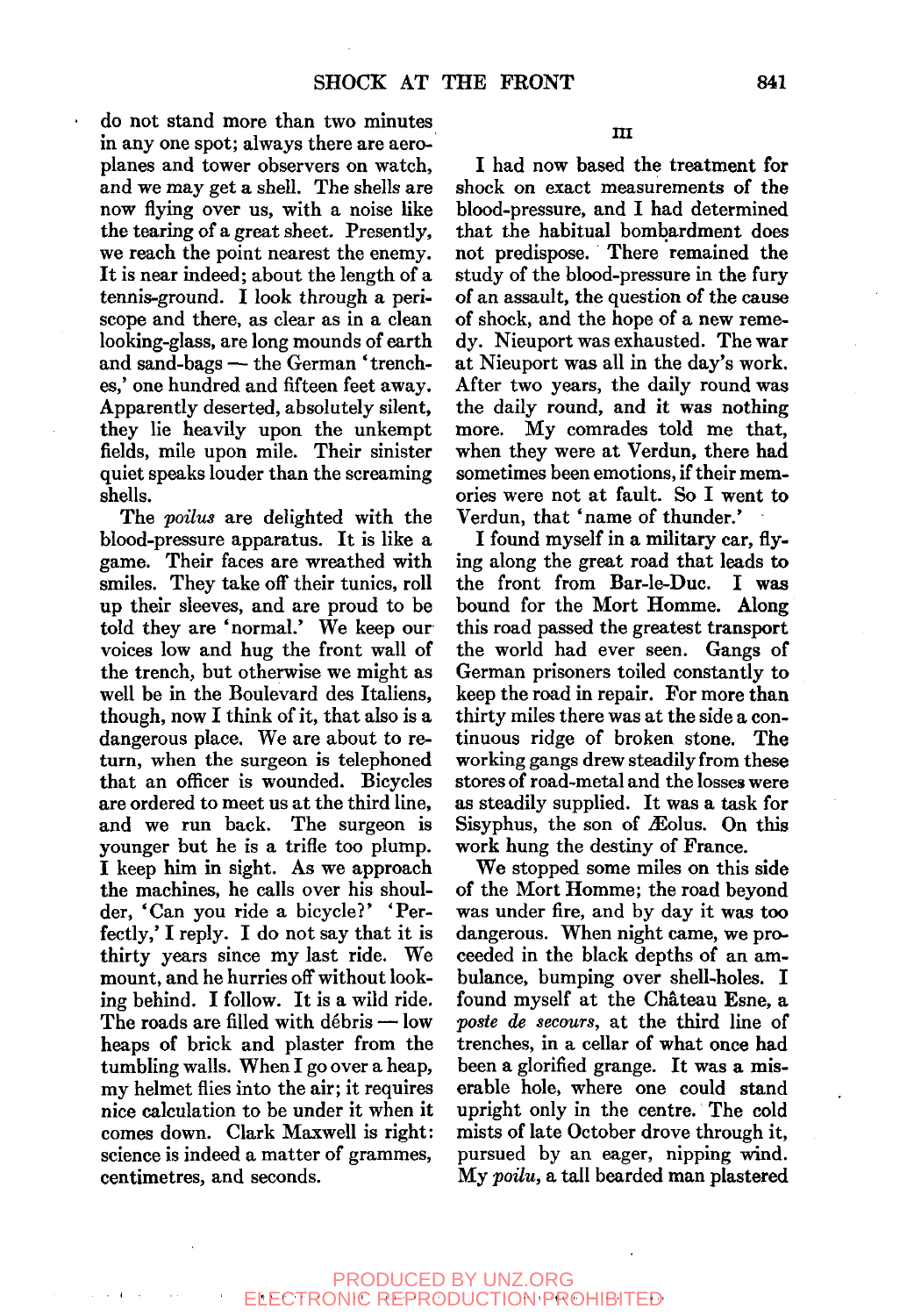with clay, showed me a sort of kennel set off with rough boards picked up in the fields. He brought a sack stuffed with straw for me to lie on. It was dark chocolate color. He surveyed it doubtfully. The honor of France demanded something more. He went to the case containing surgical dressings and cut off pieces of aseptic gauze, which he laid upon the sack, overlapping them like shingles on a roof. I lay down, but not to sleep. When day broke, a cold rain was falling. I looked out on the tragic slopes of Dead Man Hill. Craters and graves—graves and craters, in horrible confusion! Through the Chateau Esne, that wet dirty verminous hole, had passed thirty-five thousand wounded men. They lay in rows outside among the graves, waiting their turn.

But at the moment there was no great battle here, and I went to the Somme, still searching for emotions. There I was in a rough field hospital of twenty-five hundred beds. They had had twenty-seven hundred fresh cases in a single day. The courteous *medecin-chef* directed an officer to show me to my 'chamber.' I followed the officer. He led me to a low wooden building, somewhat worse than the rest. Within were two rows of tiny cubicles, with partitions of unplaned boards, and a blanket that served for front wall and door combined. Here the staff slept. Between the rows of cubicles ran a dark passage two feet wide. We reached my chamber.

'Be a little careful,' the officer remarked. 'Don't step in that hole in front of your door. The Boches were heve last night. They dropped a bomb in there and it has n't yet gone off.'

It was interesting. The French had sent a squadron to bomb a railway junction in Germany. The night was not very clear, and in the excitement an unlucky bomb fell upon a hospital. In

revenge the Germans dropped twelve bombs on the hospital at S--- Fortunately, nine fell in the open, and two did not explode. Mine was one of these. The remaining bomb burst in a crowded building, with very serious results.

Again I was disappointed. The same old mill of death ground steadily, but there was no great offensive. Winter was at hand, and I perforce took ship for home. It was the Espagne. Worn out, I went to bed at eight o'clock the first night out, though we were still in the submarine zone. At once I fell sound asleep. At ten minutes past eleven, I was roused by a voice shouting down the corridor, 'Every one on deck — the ship is sinking.' I sprang from my bunk. Around me all was silence. The others had already gone. I reflected that no great ship ever sank in less than twenty minutes. I could dress in ten. It was a cold November night. In an open boat I should perish without warm clothes. So I put on my uniform and my thick military overcoat, seized my life-belt, and rushed out. In the corridor I ran against a bolted steel door. Fortunately the bolts were on my side. I hastily drew them, closed the door behind me, and ran up the companionway.

Near the boat-deck I came upon the passengers. As a physiologist, I had read of people gray with fear, but I had never seen them. Here they were, an admirable observation, — a hundred women and some men, their faces the color of wet ashes. Seen in the mass, the effect was remarkable. The passengers behaved well. There was no screaming. But I was almost the only one dressed *comme il faut.* Most of the women had simply thrown a wrapper over their night-clothes. One man had on nothing but a suit of red pajamas — solid color. I went out on